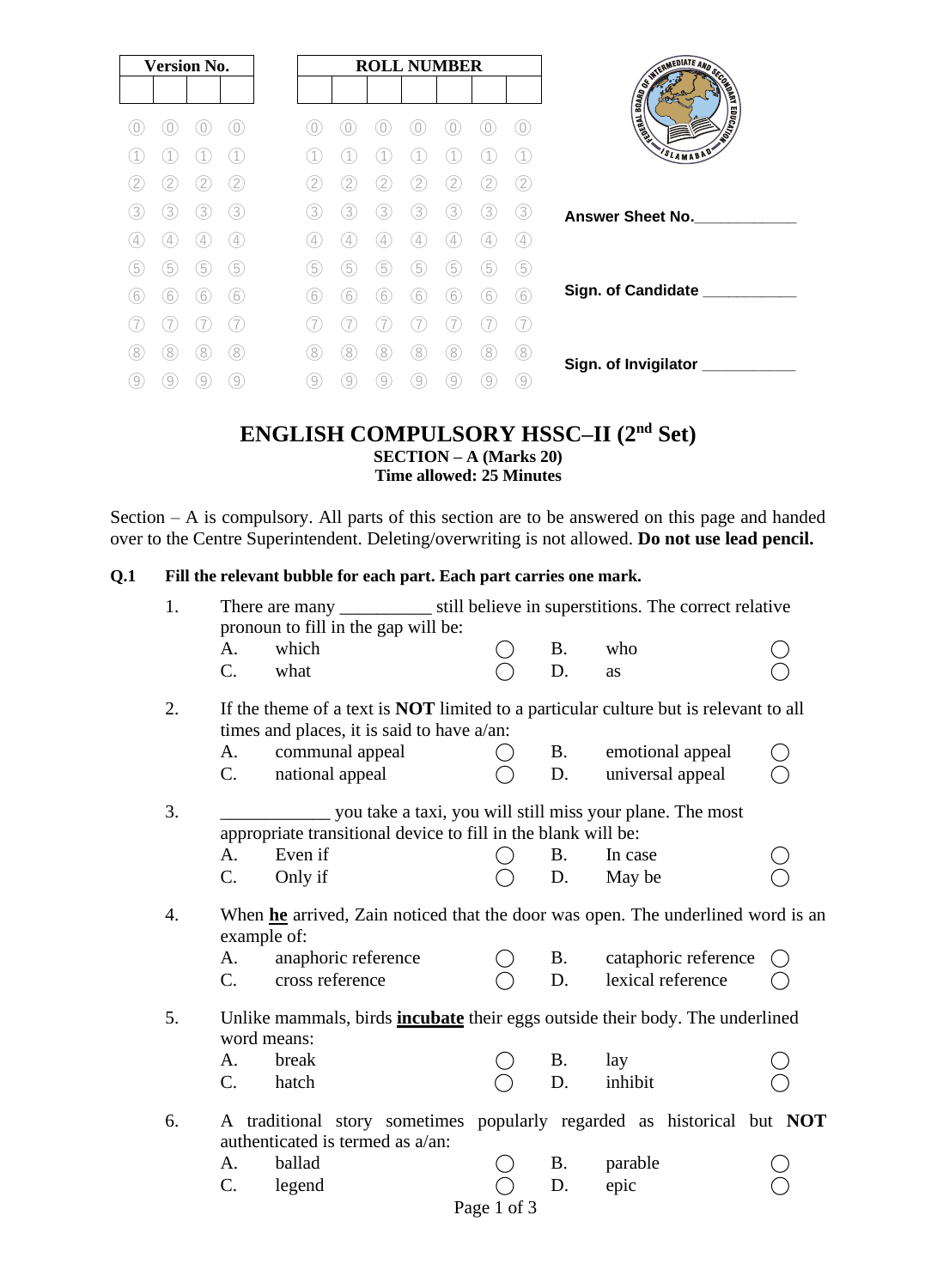| 7.  | Kiran comes home after her interview, runs to her bedroom, and slams the door.<br>You can infer that |                                                                                                                                                                         |             |            |                                     |        |  |  |  |  |  |
|-----|------------------------------------------------------------------------------------------------------|-------------------------------------------------------------------------------------------------------------------------------------------------------------------------|-------------|------------|-------------------------------------|--------|--|--|--|--|--|
|     | A.                                                                                                   | her interview went well.                                                                                                                                                |             |            |                                     |        |  |  |  |  |  |
|     | <b>B.</b>                                                                                            | her interview did not go well.                                                                                                                                          |             |            |                                     |        |  |  |  |  |  |
|     | C.                                                                                                   | she is tired.                                                                                                                                                           |             |            |                                     |        |  |  |  |  |  |
|     | D.                                                                                                   | she is excited.                                                                                                                                                         |             |            |                                     |        |  |  |  |  |  |
| 8.  |                                                                                                      | The tourists were <b>mesmerized</b> to see the beauty of K-2, and it was hard for them                                                                                  |             |            |                                     |        |  |  |  |  |  |
|     |                                                                                                      | to take their eyes off it. Deduce the meaning of the underlined word:                                                                                                   |             |            |                                     |        |  |  |  |  |  |
|     | A.                                                                                                   | thrilled                                                                                                                                                                |             | <b>B</b> . | shocked                             |        |  |  |  |  |  |
|     | C.                                                                                                   | spellbound                                                                                                                                                              |             | D.         | excited                             |        |  |  |  |  |  |
| 9.  |                                                                                                      | Being <b>imperious</b> , he expected everyone to obey him. The most appropriate word<br>to replace the underlined word will be:                                         |             |            |                                     |        |  |  |  |  |  |
|     | А.                                                                                                   | peremptory                                                                                                                                                              |             | Β.         | short-tempered                      |        |  |  |  |  |  |
|     | $C_{\cdot}$                                                                                          | wise                                                                                                                                                                    |             | D.         | abnormal                            |        |  |  |  |  |  |
| 10. |                                                                                                      | When the teacher was delivering his lecture, the students were <b>all ears</b> . The<br>underlined expression can best be replaced with:                                |             |            |                                     |        |  |  |  |  |  |
|     | А.                                                                                                   | observing carefully                                                                                                                                                     |             | <b>B.</b>  | involved whole heartedly $\bigcirc$ |        |  |  |  |  |  |
|     | $C_{\cdot}$                                                                                          | taking notes                                                                                                                                                            |             | D.         | listening carefully                 |        |  |  |  |  |  |
|     |                                                                                                      |                                                                                                                                                                         |             |            |                                     |        |  |  |  |  |  |
| 11. |                                                                                                      | My village is situated on the east bank of _________ Indus. Which article will<br>correctly fill in the blank?                                                          |             |            |                                     |        |  |  |  |  |  |
|     | A.                                                                                                   | a                                                                                                                                                                       |             | <b>B.</b>  | an                                  |        |  |  |  |  |  |
|     | C.                                                                                                   | the                                                                                                                                                                     |             | D.         | No article                          |        |  |  |  |  |  |
| 12. | A.<br>$C_{\cdot}$                                                                                    | Marty, the class clown, made every one laugh with his funny gestures. The<br>underlined part of the sentence is used as $a/an$ :<br>Subject phrase<br>Appositive phrase |             | Β.<br>D.   | Object phrase<br>Adjective phrase   |        |  |  |  |  |  |
| 13. |                                                                                                      | One must always be aware of<br>of the indefinite pronoun will be:                                                                                                       |             |            | duties. The correct possessive form |        |  |  |  |  |  |
|     | A.                                                                                                   | one's                                                                                                                                                                   |             | Β.         | his                                 |        |  |  |  |  |  |
|     | C.                                                                                                   | hers                                                                                                                                                                    |             | D.         | theirs                              |        |  |  |  |  |  |
| 14. |                                                                                                      | You ____________ see a doctor. Which one of the following modal verbs will best                                                                                         |             |            |                                     |        |  |  |  |  |  |
|     |                                                                                                      | fill in the blank if it is intended to be a piece of advice?                                                                                                            |             |            |                                     |        |  |  |  |  |  |
|     | A.                                                                                                   | could                                                                                                                                                                   |             | Β.         | may                                 |        |  |  |  |  |  |
|     | C.                                                                                                   | had better                                                                                                                                                              |             | D.         | might                               |        |  |  |  |  |  |
| 15. |                                                                                                      | They <b>played</b> well and <b><u>won</u></b> the game. The underlined verbs are _____ and<br>respectively.                                                             |             |            |                                     |        |  |  |  |  |  |
|     | A.                                                                                                   | finite, nonfinite                                                                                                                                                       |             | <b>B</b> . | transitive, intransitive $\bigcirc$ |        |  |  |  |  |  |
|     | C.                                                                                                   | regular, irregular                                                                                                                                                      |             | D.         | main, auxiliary                     |        |  |  |  |  |  |
|     |                                                                                                      |                                                                                                                                                                         |             |            |                                     |        |  |  |  |  |  |
| 16. |                                                                                                      | After he had finished the work on time, Ali went out for a walk. Which one of<br>the following will correctly replace the underlined part?                              |             |            |                                     |        |  |  |  |  |  |
|     | A.                                                                                                   | Having been finished the work on time                                                                                                                                   |             |            |                                     |        |  |  |  |  |  |
|     | <b>B.</b>                                                                                            | Having finished the work time                                                                                                                                           |             |            |                                     |        |  |  |  |  |  |
|     | C.                                                                                                   | Have been finishing the work on time                                                                                                                                    |             |            |                                     |        |  |  |  |  |  |
|     | D.                                                                                                   | Had finished the work on time                                                                                                                                           |             |            |                                     | O<br>O |  |  |  |  |  |
|     |                                                                                                      |                                                                                                                                                                         | Page 2 of 3 |            |                                     |        |  |  |  |  |  |
|     |                                                                                                      |                                                                                                                                                                         |             |            |                                     |        |  |  |  |  |  |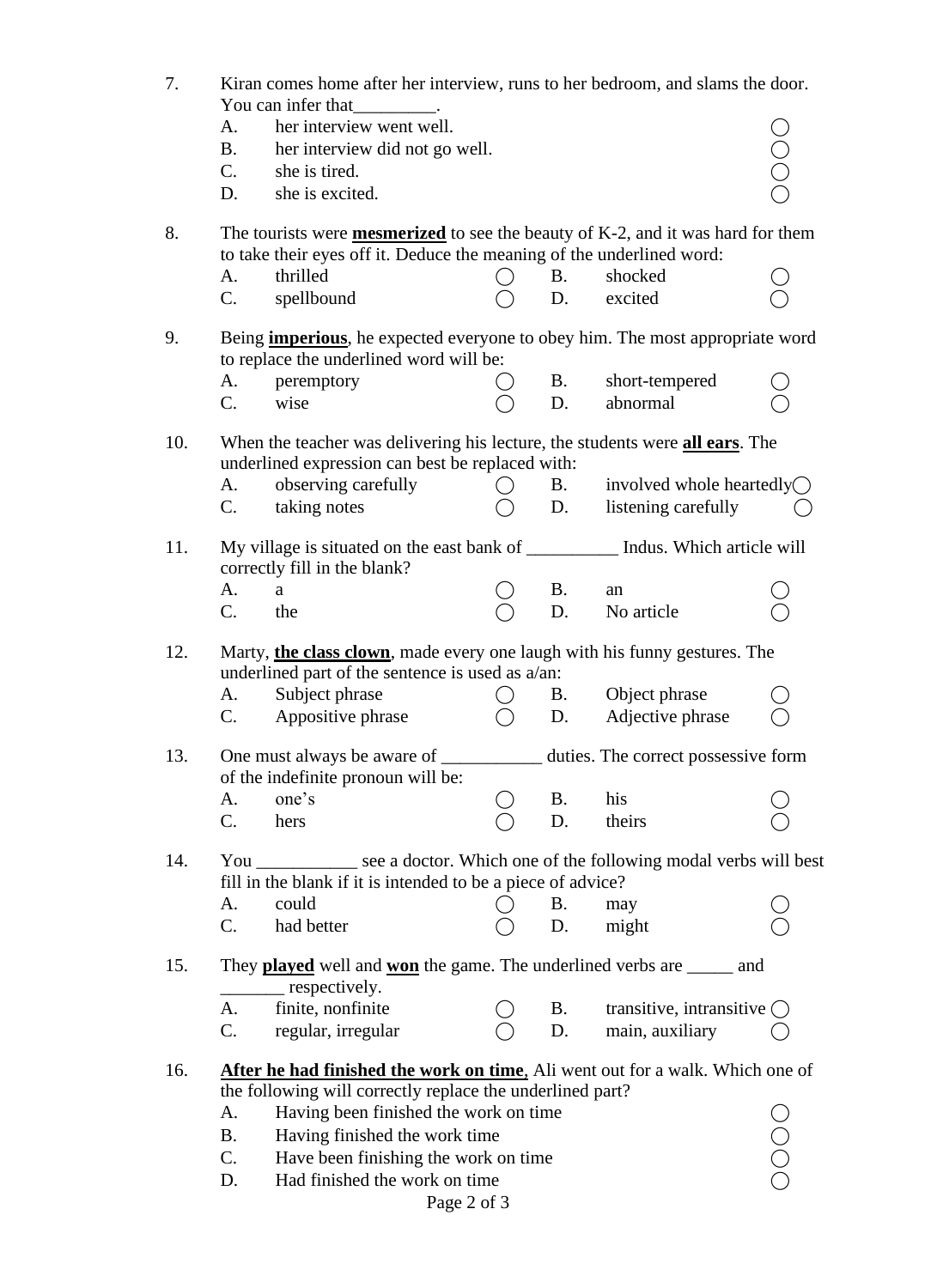- 17. I will be able to get in **although I have no ticket**. The underlined part of the sentence is a/an:
	- A. noun clause  $\bigcirc$  B. adjective clause  $\bigcirc$ <br>C. adverb clause  $\bigcirc$  D. main clause  $\bigcirc$ C. adverb clause  $\bigcirc$  D. main clause

### 18. Identify the phrase exemplifying the most appropriate order of adjectives.

- A. An expensive, new, imported car. <br>
B. A new, expensive, imported car. <br>
C. An imported, expensive, new car. <br>
D. An imported new expensive car.
- B. A new, expensive, imported car.<br>C. An imported, expensive, new car
- An imported, expensive, new car.
- D. An imported, new, expensive car.
- 19. Which one of the following sentences exemplifies future perfect continuous tense?
	-
	- A. I will be shopping at 3 pm.<br>
	B. I will be doing shopping at 3 pm.<br>
	C. I will have shopping since 3 pm. B. I will be doing shopping at 3 pm.
	- C. I will have shopping since 3 pm.
	- D. I will have been shopping since 3 pm.
- 20. I moved to Lahore \_\_\_\_\_\_\_\_\_\_ the age of ten. The correct preposition to fill in the blank will be:

\_\_\_\_\_\_\_\_\_\_\_\_\_

A. on  $\bigcirc$  B. at  $\bigcirc$ C. by  $\bigcirc$  D. above  $\bigcirc$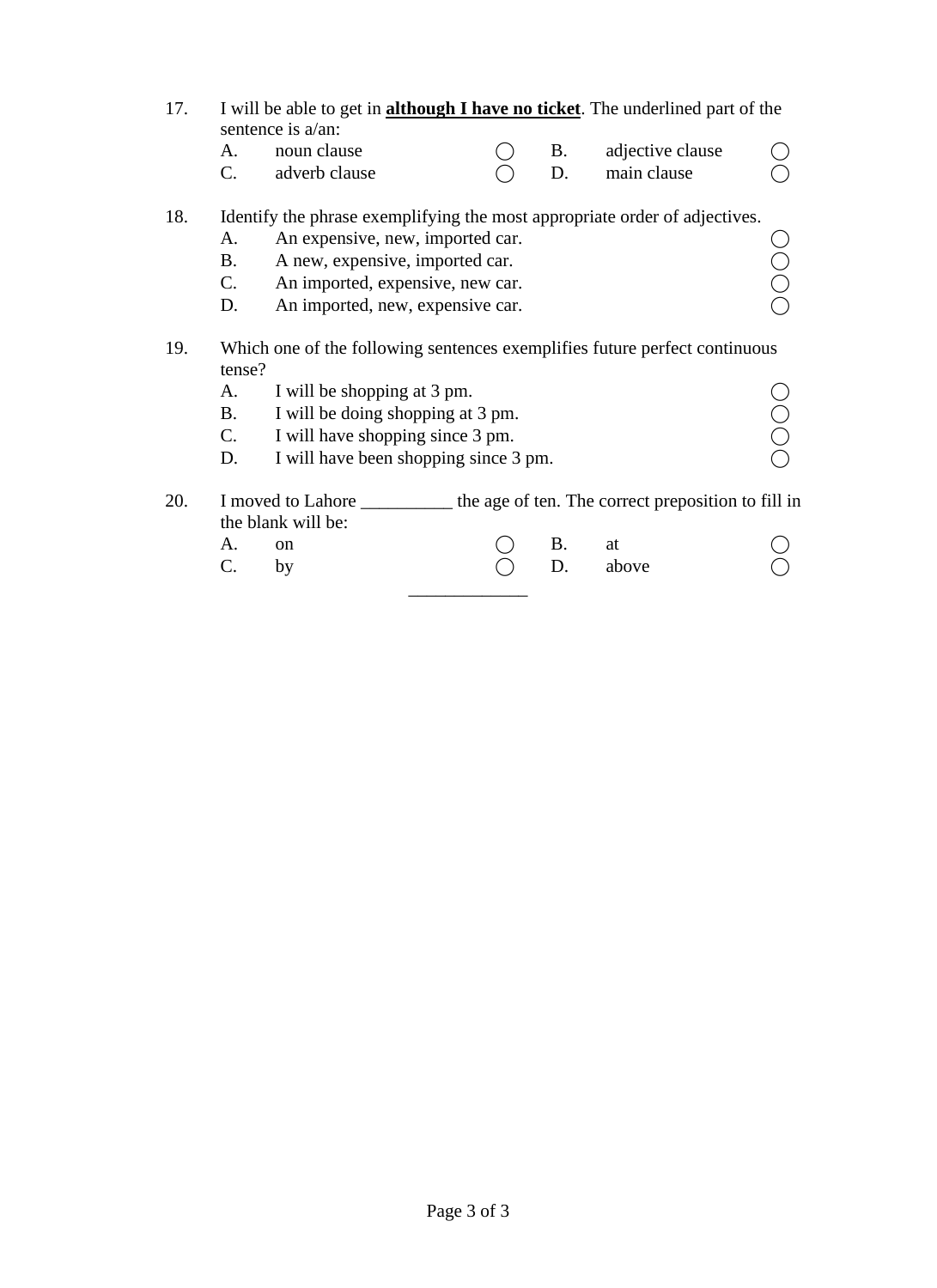

Time allowed: 2.35 hours Total Marks: 80

Note: Answer the questions in Sections 'B' and 'C' at the place specified for it therein on the separately provided E-Sheet. No supplementary answer sheet will be provided. Write your answers neatly and legibly.

# **SECTION – B** (Marks 40)

- **Q.2** Read the given passages and answer any **SIX** questions including **Question No.(i)** appended to it.
- **Note:** Question No. (i) about summary writing is compulsory carrying 08 marks while the rest of the questions carry 04 marks each.  $(8 + 5 \times 4 = 28)$

Pakistan is a land of love and hospitality. A land of spiritual endowment, it's also the resting place of many spiritual saints from all religions, be it the Sufi mystics of Islam, the Hindu Tiraths dating back to 3,000BC, the disciples of Buddha attaining "nirvana' buried under the remains of Gandhara civilisation, or Baba Guru Nanak, the founder of the Sikh religion. Pakistan has always whole-heartedly worked to present its historical sites - whether it is a church, Gurdwara, temple, mosque, museum, tomb, fort or shrine.

Born in the foothills of the Himalayas, Buddhism found avid followers, supporters and **patrons** in Gandhara, the Land of Fragrance. Pakistan became the **custodian** of rich collections of sacred relics and superb specimens of art and architecture from Buddhist civilisation. For example, the Buddhist ruins of Taxila are priceless treasures of immense interest to Buddhists and researchers around the world. Taxila became a Centre of excellence which the first ever university was founded there in the 10th century BC.

Since Punjab was the center of activities for Sikh Gurus, and later the political power base of the Sikhs, there are numerous sites in Pakistan that are sacred to the Sikh community. Among the sacred shrines is Gurdwara Darbar Sahib. Kartarpur, near Lahore. Thousands of pilgrims visit these places from all over the globe. Pakistan opened the Kartarpur Corridor to provide Indian Sikh pilgrims a visa-free access. Kartarpur Corridor was **renovated** and expanded as a symbol of goodwill of the people of Pakistan for the Sikh community and to pave way for interfaith harmony. All Gurdwaras and Sikh shrines in Pakistan have been declared sacred places and are **meticulously** maintained by the government.

Pakistan is also a land of Saints and Saints who preached amity, peace and universal love. Their teachings promoted religious co-existence, communal harmony and tolerance in society. Perhaps that is why there has always been communal harmony in Pakistan. The shrines of Data Ganj Bakhsh Hajvery, Hazrat Abdullah Shah Ghazi, Hazrat Lal Shahbaz Qalandar, Sachal Sarmast and Hazrat Bahauddin Zakaria are worth a visit for spiritual solace and eternal satisfaction.

## **QUESTIONS:**

- i. Write down summary of the passage and suggest a suitable title.  $(7+1=8)$
- ii. What role did saints play in promoting a culture of tolerance?
- iii. Mention at least two examples which the writer has used to prove his claim that Pakistan is a land of spiritual endowment.
- iv. How is Pakistan a unique spectrum of cultural harmony?
- v. Mention any two factors that went into the rise of Gandhara Civilization?
- vi. What does the writer mean by 'interfaith harmony'? How can it be further promoted?
- vii. Use the words that are bold and underlined (in the given text) in sentences of your own.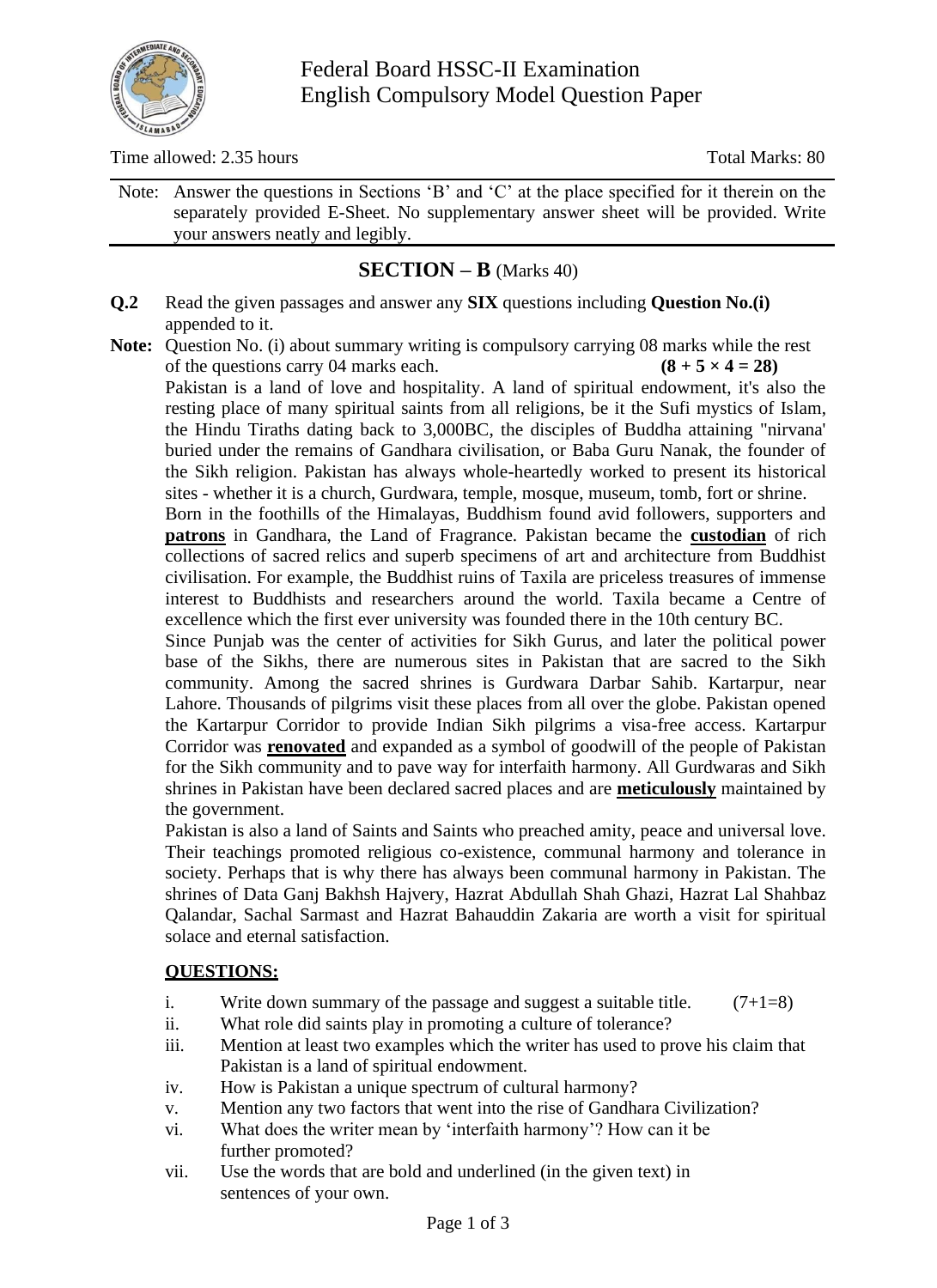- viii. Have you visited any tourist resort in Pakistan? If yes, how was your experience? If no, which place will you like to visit first and why?
- **Q.3** a. Read the following poetic extract carefully and answer the questions appended to it:  $(2+2+2=6)$

There are thousands to tell you it cannot be done, There are thousands to prophesy failure,

There are thousands to point out to you one by one, The dangers that wait to assail you.

But just buckle in with a bit of a grin,

Just take off your coat and go to it;

Just start in to sing as you tackle the thing

That "cannot be done," and you'll do it.

## **QUESTIONS:**

- i. What message do you extract from the given lines?
- ii. What according to the poet should one do when people try to scare one from the dangers ahead?
- iii. Point out the use of personification in the given lines.

**OR**

There was a time indeed they used to shake hands with their hearts: but that's gone, son. Now they shake hands without hearts while their left hands search my empty pockets.

### **QUESTIONS:**

- i. What according to the poet is the difference between the way people welcomed each other in the past and the way they do these days?
- ii. Do you agree with the poet that modern man is more concerned with his gains rather than having any goodwill for others? Justify your answer.
- iii. Point out the use of alliteration in the lines.

## **b.** Answer any **ONE** of the following parts of the question: **(6)**

- i. Discuss the setting of one of the work of fiction you have read. Also point out its connection with the main action of the fiction.
- ii. A narrative work of literature depicts the desires and struggle of the characters. How does a writer bring home his message through his characters?

## **SECTION – C** (Marks 40)

#### **Note: Attempt all questions.**

**Q.4** Write an essay in about 250-300 words on any **ONE** of the following topics: **(12) Rural vs Urban Life**

**Outline:** Introduction . . . comparison of lifestyle... difference of living standards... economic life… attractions of rural life… why people move to cities… conclusion.

#### **OR**

#### **Women Empowerment**

**Outline:** What is empowerment... Current conditions of women... Areas where women are struggling- education, financial independents, health and politics… Measures required to restore women to a respectable status…Future prospects.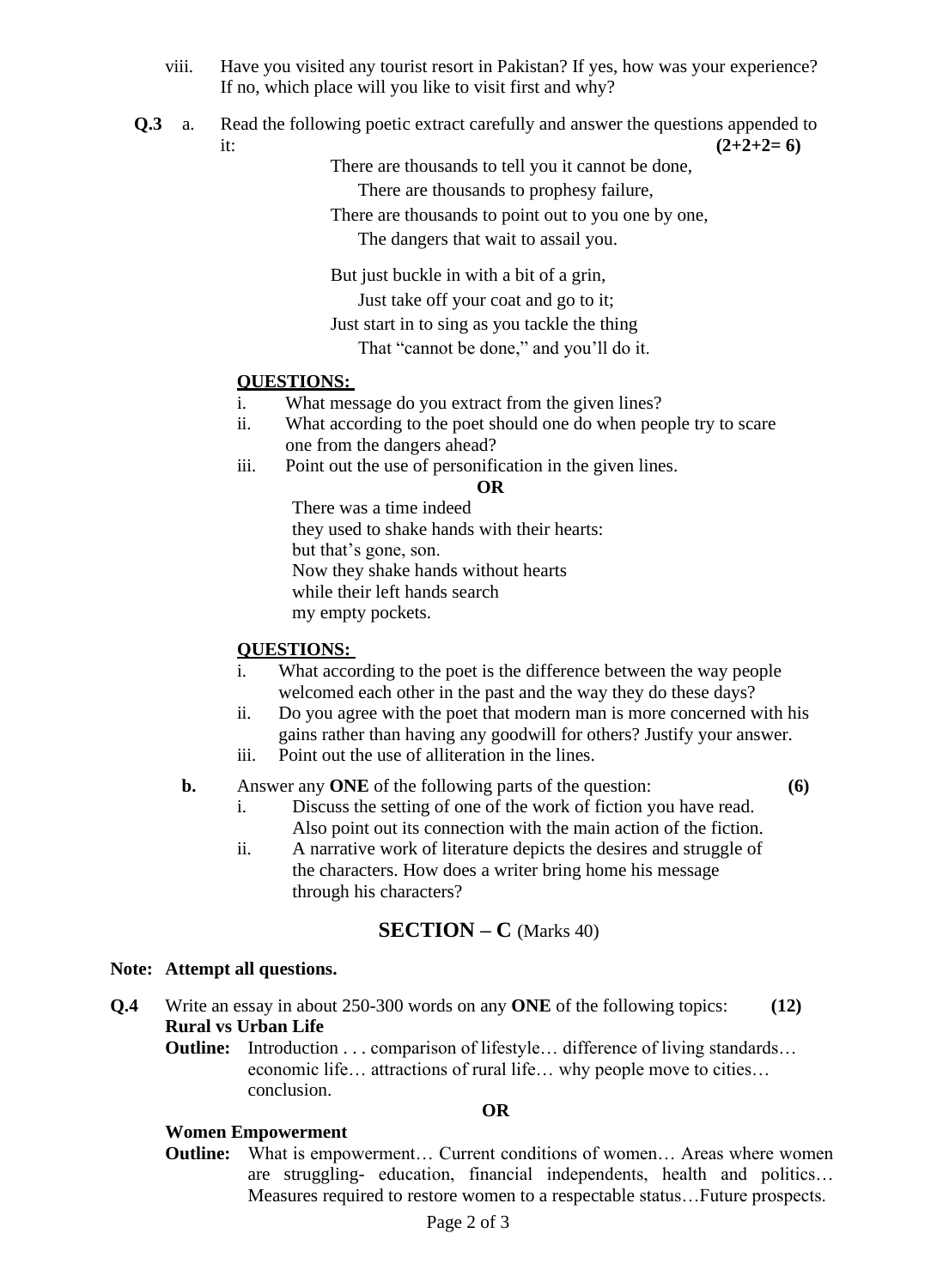**Q.5** a. There are **FIVE** errors of sentence structure, spelling, article, adverb and pronoun in the given paragraph. Rewrite the paragraph after correcting the errors. Underline the corrected words. **(5)** "How anyone can forget the contribution of students in the struggle for Pakistan. The Quaid himself appreciated their role greatly. But once the separate homeland for Muslims of the Sub-continent became a reality, he advised them to focus full on their studies. He know that the nations that had made education their priority they had touched the heights of success.

- b. Use the following idiomatic expressions in the blanks to complete the sense of the passage. **(5)**
	- i. cold shoulder ii. eye to eye
	- iii. all ears iv. second to none
	- v. apple of everyone's eyes

Sara loved school and always did her best in each class. Her work was\_\_\_\_\_. When the teacher was talking, she was\_\_\_\_\_\_. She was the \_\_\_\_\_\_\_. Everyone liked her because she was a good friend as well. She never gave another child the \_\_\_\_\_\_, even if they didn't see with her on every matter.

c. Change the following conversation into **direct** form of narration: **(5)**

Mr. Ahmed asked Mr. Asif why he had not come the day before yesterday. Mr. Asif replied that he had been down with cough, sore throat and fever. Mr. Ahmed asked him if he had visited a doctor. He respectfully replied that he had not visited the doctor. He added that instead he took some home-made remedies.

- **Q.6** Suppose you are a member of the literary society of your college. The Principal has asked you to prepare a report on the condition of the college library. Your report should include the following: **(8)**
	- i. The condition of the library building, reading hall and seating capacity
	- ii. Number of books and magazines available for borrowing
	- iii. State of the reference section
	- iv. Recommendations for the purchase of new books and other improvements
- **Q.7** Change the following passage into future tense: **(5)**

I was sauntering along the path, around the back of the school, when I noticed a police car. It was zooming along the road, with its lights flashing. The police constables leapt out the panda car, then started banging on my neighbour's front door. She opened the door, but looked surprised to see them. She asked them what they wanted. They apologized profusely and confessed that they had the wrong house.

**\* \* \* \* \***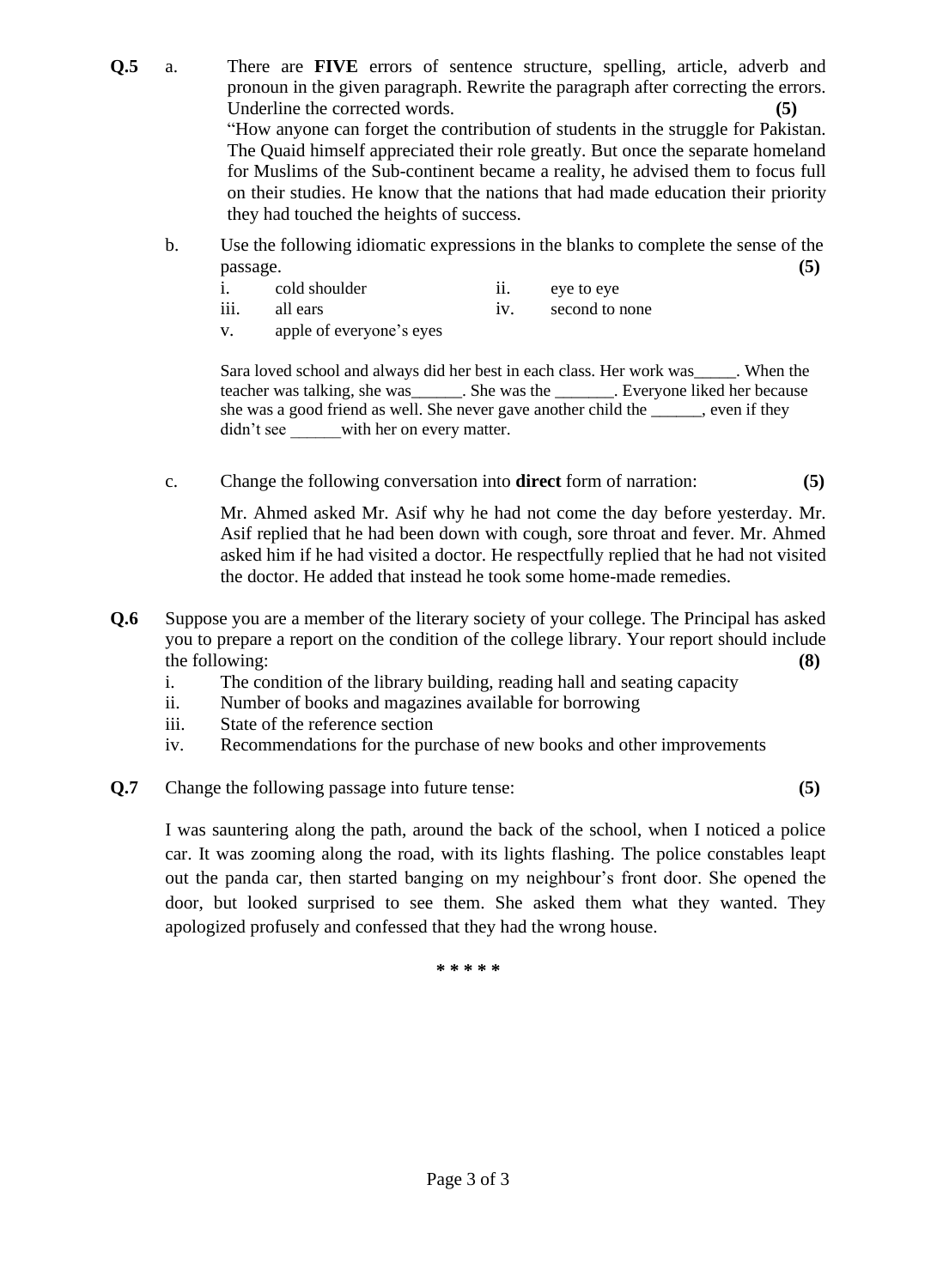# **ENGLISH (COMPULSORY) HSSC-II (2nd Set)**

# Student Learning Outcomes Alignment Chart Curriculum 2006

| S<br>$\#$ | Q No.         | Competency No. |                    | <b>Bench Mark No.</b>  | <b>Student Learning</b>                                                                                                                                                                                                                                    | <b>K</b> Cognitive Level ** | <b>Allocated Marks in</b> |
|-----------|---------------|----------------|--------------------|------------------------|------------------------------------------------------------------------------------------------------------------------------------------------------------------------------------------------------------------------------------------------------------|-----------------------------|---------------------------|
|           |               |                | <b>Standard No</b> |                        | <b>Outcomes</b>                                                                                                                                                                                                                                            |                             | Paper                     |
| 1.        | $Q-1(1)$      | $\mathbf{1}$   | $\mathbf{1}$       | $\mathbf I$            | Identify and recognize the functions of Pronoun -<br>antecedent relationship.                                                                                                                                                                              |                             | $\mathbf{1}$              |
| 2.        | $Q-1(2)$      | $\mathbf{1}$   | $\overline{2}$     | $\mathbf I$            | Identify universal themes present in literature across<br>all cultures                                                                                                                                                                                     | $\bf K$                     | $\mathbf{1}$              |
| 3.        | $Q-1(3)$      | $\overline{4}$ | $\overline{2}$     | $\bf I$                | Examine and interpret transitional devices that show<br>comparison, contrast, reason, concession, condition,<br>emphasis.                                                                                                                                  | U                           | $\mathbf{1}$              |
| 4.        | $Q-1$ (4)     | $\mathbf{1}$   | $\mathbf{1}$       | $\bf I$                | Identify and recognize the functions of<br>anaphoric and cataphoric references.                                                                                                                                                                            | K                           | $\mathbf{1}$              |
| 5.        | $Q-1(5)$      | $\mathbf{1}$   | $\overline{2}$     | $\mathbf I$            | Apply critical thinking to interact with text, use<br>intensive reading strategies (while-reading) to<br>· deduce meaning of difficult words from context.                                                                                                 | $\bf K$                     | $\mathbf{1}$              |
| 6.        | $Q-1(6)$      | $\mathbf{1}$   | $\overline{2}$     | $\rm I$                | Recognize genres of literature e.g., fiction, nonfiction,<br>poetry, legend, one act play, etc.                                                                                                                                                            | $\bf K$                     | $\mathbf{1}$              |
| 7.        | $Q-1$ (7)     | $\mathbf{1}$   | $\mathbf{1}$       | $\mathbf{I}$           | Apply critical thinking to interact with text, use<br>intensive reading strategies (while-reading) to<br>make simple inferences using context of the text and<br>prior knowledge.                                                                          | $\mathbf U$                 | $\mathbf{1}$              |
| 8.        | $Q-1(8)$      | $\mathbf{1}$   | $\mathbf{1}$       | $\mathop{\mathrm{II}}$ | Apply critical thinking to interact with text, use<br>intensive reading strategies (while-reading) to<br>deduce meaning of difficult words from context.                                                                                                   | $\mathbf U$                 | $\mathbf{1}$              |
| 9.        | $Q-1(9)$      | $\mathbf{1}$   | $\overline{2}$     | $\bf{I}$               | Apply critical thinking to interact with text, use<br>intensive reading strategies (while-reading) to<br>deduce meaning of difficult words from context.                                                                                                   | U                           | $\mathbf{1}$              |
| 10.       | $Q-1(10)$     | 1              | $\mathbf{1}$       | 2                      | Use appropriate vocabulary and correct spelling in<br>their own writing:<br>Deduce the meaning of unfamiliar words from<br>the context using contextual clues.<br>Understand and use colloquial and idiomatic<br>expressions given in the text / glossary. | U                           | $\mathbf{I}$              |
| 11.       | $Q-1(11)$     | $\overline{4}$ | 3                  | $\bf{I}$               | Apply rules for the use of 'a', 'an' and 'the',<br>wherever applicable in speech and writing                                                                                                                                                               | $\mathbf U$                 | $\mathbf{1}$              |
| 12.       | $Q-1(12)$     | $\overline{4}$ | 3                  | $\mathbf I$            | Demonstrate use of nouns, noun phrases and clauses<br>in apposition.                                                                                                                                                                                       | $\bf K$                     | $\mathbf{1}$              |
| 13.       | $Q-1(13)$     | $\overline{4}$ | 3                  | $\bf{I}$               | Recognize rules for using indefinite pronouns.                                                                                                                                                                                                             | $\bf K$                     | $\mathbf{1}$              |
| 14.       | $Q-1$ (14)    | $\overline{4}$ | 3                  | $\bf I$                | Illustrate the use and all functions of modal verbs.                                                                                                                                                                                                       | U                           | $\mathbf{1}$              |
| 15.       | (15)<br>$Q-1$ | $\overline{4}$ | 3                  | I                      | Illustrate use of regular and irregular verbs.                                                                                                                                                                                                             | K                           | $\mathbf 1$               |
| 16.       | $Q-1(16)$     | $\overline{4}$ | 3                  | $\mathbf I$            | Identify, recognize the function and use of perfect<br>participles.                                                                                                                                                                                        | U                           | $\mathbf{1}$              |
| 17.       | $Q-1(17)$     | $\overline{4}$ | 3                  | $\bf{I}$               | Identify and use adverbial phrases and clauses.                                                                                                                                                                                                            | $\bf K$                     | $\mathbf{1}$              |
| 18.       | $Q-1(18)$     | $\overline{4}$ | 3                  | $\mathbf I$            | Follow order of adjectives in sentences.                                                                                                                                                                                                                   | K                           | $\mathbf{1}$              |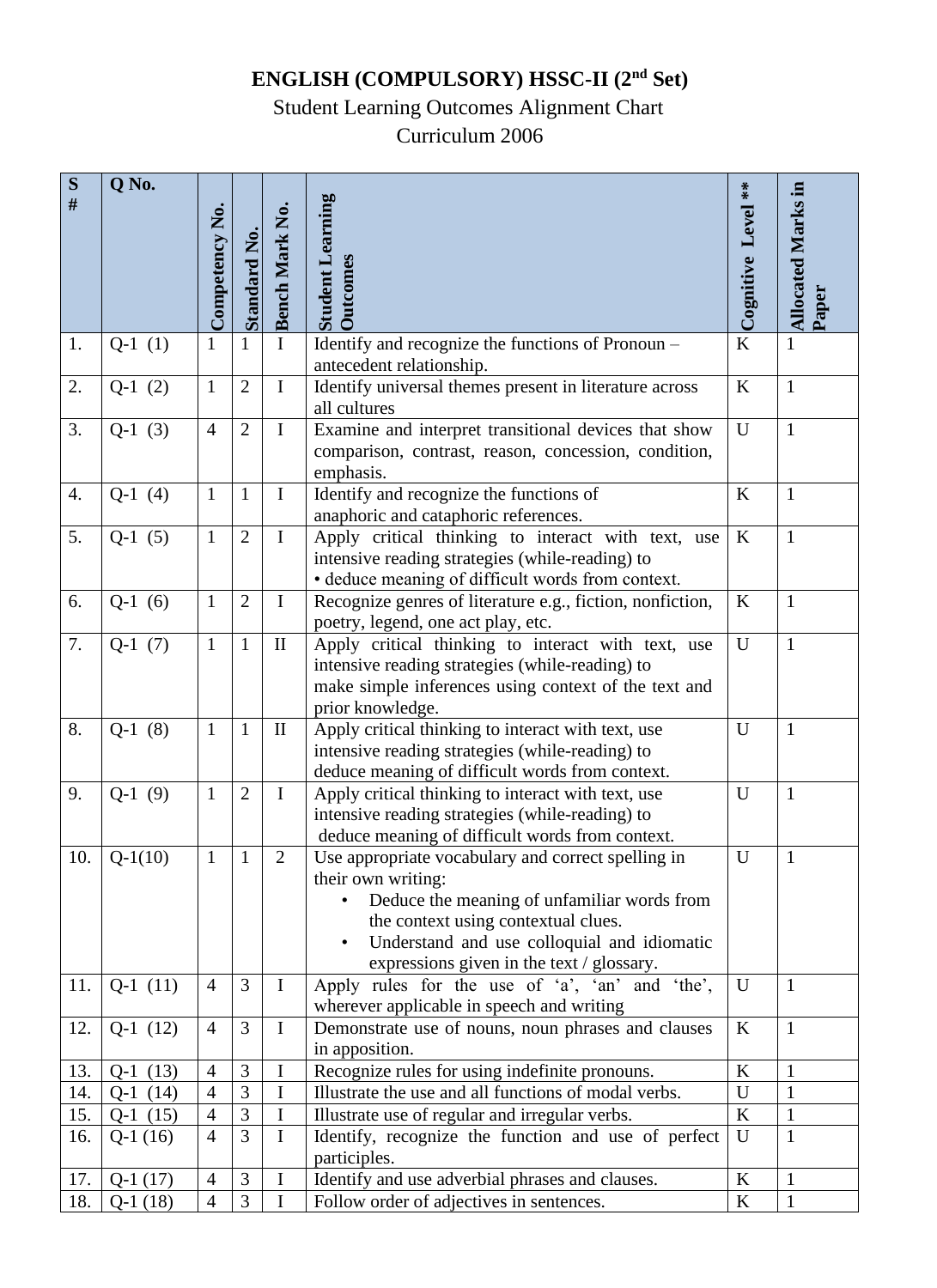| 19. | $Q-1(19)$     | $\overline{4}$ | 3              | $\mathop{\rm III}$ | Identify form and use Future Continuous, Future<br>Perfect and Future Perfect Continuous Tenses.                                                                                                                                                                                                                                                          | K            | $\mathbf{1}$   |
|-----|---------------|----------------|----------------|--------------------|-----------------------------------------------------------------------------------------------------------------------------------------------------------------------------------------------------------------------------------------------------------------------------------------------------------------------------------------------------------|--------------|----------------|
| 20. | $Q-1(20)$     | $\mathbf{1}$   | $\overline{2}$ | $\mathbf I$        | Illustrate use of prepositions of position, time and<br>movement and direction                                                                                                                                                                                                                                                                            | U            | $\mathbf{1}$   |
| 21. | $Q-2$ (i)     | $\mathbf{1}$   | $\mathbf{1}$   | $\rm II$           | Use summary skills to extract salient points and<br>develop a mind map to summarize a text.                                                                                                                                                                                                                                                               | U            | 8              |
| 22. | $Q-2$ (ii)    | $\mathbf{1}$   | $\mathbf{1}$   | $\mathbf{I}$       | Use intensive reading strategies (while-reading) to<br>K<br>• scan to answer short questions.<br>· make simple inferences using context of the text and<br>prior knowledge.                                                                                                                                                                               |              | $\overline{4}$ |
| 23. | $Q-2$ (iii)   | $\mathbf{1}$   | $\mathbf{1}$   | $\mathbf{I}$       | Analyze paragraphs to identify sentences that support<br>K<br>the main idea through<br>· example/ illustration                                                                                                                                                                                                                                            |              | $\overline{4}$ |
| 24. | $Q-2$ (iv)    | 1              | $\mathbf{1}$   | $\mathbf{I}$       | Apply critical thinking to interact with text, use<br>intensive reading strategies (while-reading) to scan to<br>answer short questions. make simple inferences using<br>context of the text and prior knowledge.                                                                                                                                         | U            | $\overline{4}$ |
| 25. | $Q-2(v)$      | $\mathbf{1}$   | $\mathbf{1}$   | $\mathbf{I}$       | critical thinking to interact with text, use intensive<br>reading strategies (while-reading) to scan to answer<br>short questions. make simple inferences using context<br>of the text and prior knowledge.<br>e examples to support an opinion e.g., appeal to<br>emotions, appeal to logic or ethical belief, etc.<br>pre viewpoints/ ideas and issues. | $\rm K$      | $\overline{4}$ |
| 26. | $Q-2$ (vi)    | $\mathbf{1}$   | $\mathbf{1}$   | $\mathbf{I}$       | Apply critical thinking to interact with text, use<br>intensive reading strategies (while-reading) to<br>comprehend/interpret text by applying critical<br>thinking.                                                                                                                                                                                      | U            | $\overline{4}$ |
| 27. | $Q-2$ (vii)   | $\mathbf{1}$   | $\mathbf{1}$   | $\mathbf{I}$       | critical thinking to interact with text, use intensive<br>reading strategies (while-reading) to<br>to answer short questions.<br>$\frac{1}{2}$ simple inferences using context of the text and prior<br>knowledge.<br>nguish between what is clearly stated and what is<br>implied.<br>• deduce meaning of difficult words from context.                  | U            | $\overline{4}$ |
| 28. | $Q-2$ (viii)  | $\mathbf{1}$   | 1              | $\mathbf{I}$       | Use critical thinking to respond orally and in writing to<br>the text (post-reading) to<br>· give a personal opinion and justify stance related to<br>viewpoints/ideas and issues in the text read.<br>relate what is read to his or her own feelings and<br>experiences.                                                                                 | $\mathbf{A}$ | $\overline{4}$ |
| 29. | $Q-3$ a (i)   | $\mathbf{1}$   | $\overline{2}$ | $\mathbf I$        | Read a given poem and give orally and in writing:<br>Theme and its development.                                                                                                                                                                                                                                                                           | U            | $\overline{2}$ |
| 30. | $Q-3$ a (ii)  |                |                |                    | Read a given poem and give orally and in writing:<br>• Theme and its development.                                                                                                                                                                                                                                                                         | U            | $\overline{2}$ |
| 31. | $Q-3$ a (iii) |                |                |                    | • Recognize literary techniques such as personification<br>and alliteration.                                                                                                                                                                                                                                                                              | U            | $\overline{2}$ |
| 32. | $Q-3 b.$      | $\mathbf{1}$   | $\overline{2}$ | $\mathbf{1}$       | Analyze story elements: characters, events, setting,<br>plot, theme, tone, point of view.                                                                                                                                                                                                                                                                 | U            | 6              |
| 33. | $Q-4$         | $\overline{2}$ | $\mathbf{1}$   | $\mathbf{I}$       | $\triangleright$ Write an essay on a general subject:<br>• Write an introductory paragraph with a clear central<br>thought.<br>• Provide key ideas which prove, explain or support                                                                                                                                                                        | $\mathbf{A}$ | 12             |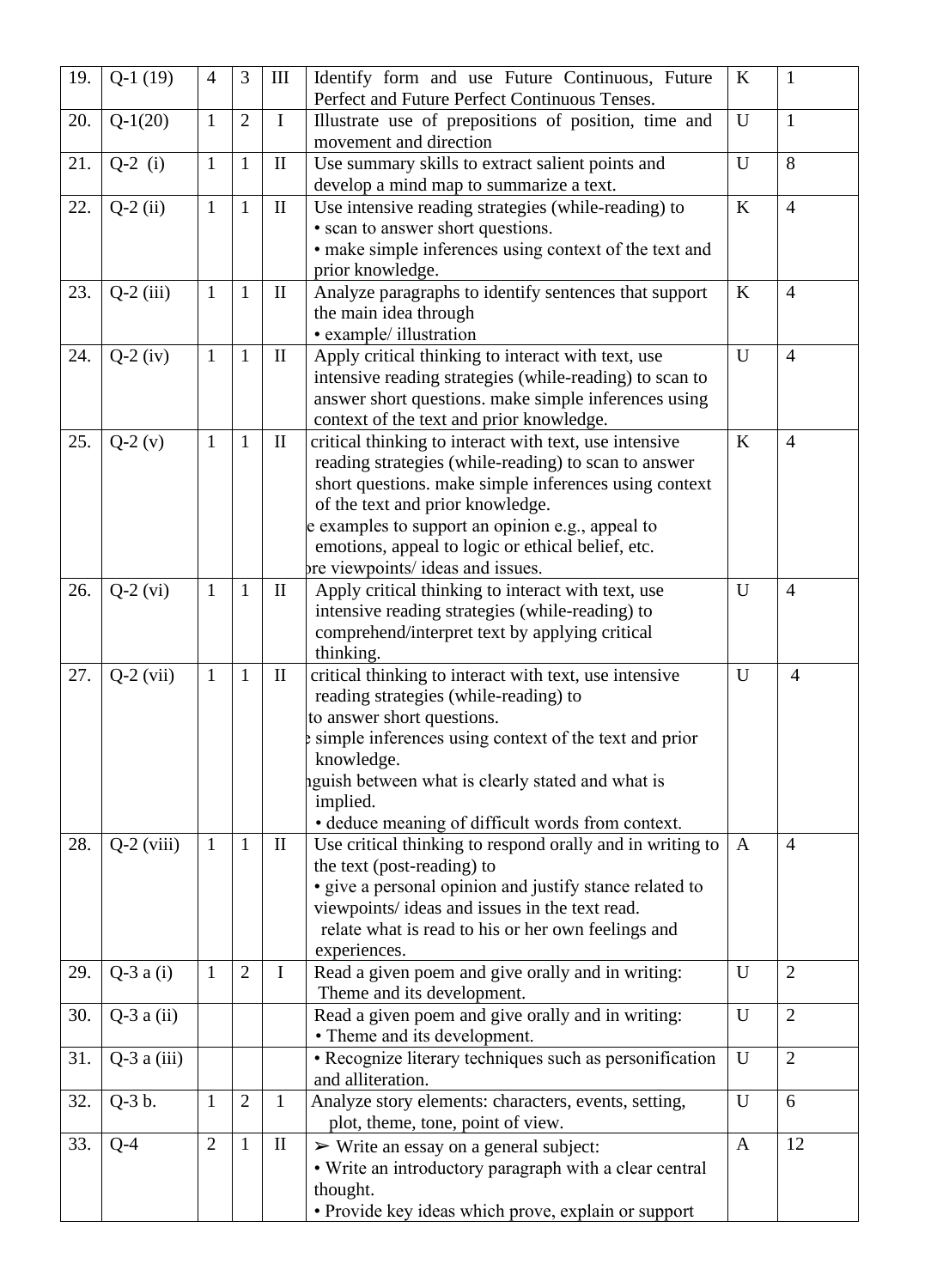|     |          |                |                |                             | the central thought.                                    |              |         |
|-----|----------|----------------|----------------|-----------------------------|---------------------------------------------------------|--------------|---------|
|     |          |                |                |                             | • Use a separate paragraph for each key idea.           |              |         |
|     |          |                |                |                             | · Incorporate evidence (facts, quotations, etc)         |              |         |
|     |          |                |                |                             | examples (analogies, anecdotes, etc.), or different     |              |         |
|     |          |                |                |                             | points of view (elaborating an idea/opinion) to support |              |         |
|     |          |                |                |                             | each key idea.                                          |              |         |
|     |          |                |                |                             | • Use appropriate transitional devices to connect ideas |              |         |
|     |          |                |                |                             | within and between paragraphs.                          |              |         |
|     |          |                |                |                             | • Add a closing or summary paragraph with a synthesis   |              |         |
|     |          |                |                |                             | of central idea, synthesis of each supporting idea, a   |              |         |
|     |          |                |                |                             | general concluding statement.                           |              |         |
|     |          |                |                |                             | • Use correct conventions of grammar and                |              |         |
|     |          |                |                |                             | punctuation.                                            |              |         |
|     |          |                |                |                             | • Use appropriate vocabulary.                           |              |         |
| 34. | Q-5 a.   | $\overline{2}$ | 1              | IV                          | • Proofread and edit their own, peers', and given       | U            | 5       |
|     |          |                |                |                             | texts for errors of usage and style.                    |              |         |
|     |          |                |                |                             | Faulty sentence structure.                              |              |         |
|     |          |                |                |                             | Confusion of adjectives and adverbs.                    |              |         |
|     |          |                |                |                             | Redundancy.                                             |              |         |
|     |          |                |                |                             | Errors of punctuation and spelling                      |              |         |
|     |          | $\overline{4}$ | 3              | $\mathbf I$                 | Illustrate use of pronouns.<br>$\bullet$                |              |         |
|     |          |                |                |                             | Apply rules for the use of a, an and the,               |              |         |
|     |          |                |                |                             | wherever applicable in speech and writing.              |              |         |
|     |          |                |                |                             | Illustrate use of adverbs.                              |              |         |
| 35. | $Q-5 b.$ | $\overline{4}$ | $\overline{2}$ | $\mathbf I$                 | Use<br>appropriate<br>vocabulary<br>and<br>correct      | $\bf K$      | 5       |
|     |          |                |                |                             | spelling in their own writing:                          |              |         |
|     |          |                |                |                             | Understand and use colloquial and idiomatic             |              |         |
|     |          |                |                |                             | expressions given in the text / glossary.               |              |         |
| 36. | Q-5 c.   | $\overline{4}$ | 3              | $\mathop{\rm III}\nolimits$ | Use direct and indirect speech appropriately in speech  | $\mathbf U$  | 5       |
|     |          |                |                |                             | and writing according to the required communicative     |              |         |
|     |          |                |                |                             | function.                                               |              |         |
| 37. | $Q-6$    | $\overline{2}$ | 1              | $\mathbf{I}$                | Write a research report:                                | $\bf K$      | $4 + 4$ |
|     |          |                |                |                             | • List thoughts on the topic.                           | $^{+}$       |         |
|     |          |                |                |                             | • List gathered information.                            | $\mathbf{A}$ |         |
|     |          |                |                |                             | • Select the information to be used.                    |              |         |
|     |          |                |                |                             | • Organize facts into an outline.                       |              |         |
|     |          |                |                |                             | • Write an effective introduction and conclusion.       |              |         |
|     |          |                |                |                             | • Revise for clarity, organization, and appropriate     |              |         |
|     |          |                |                |                             | vocabulary,<br>conventions<br>of<br>research<br>report, |              |         |
|     |          |                |                |                             | punctuation and grammar.                                |              |         |
| 38. | $Q-7$    | $\overline{4}$ | 3              | III                         | Illustrate use of tenses.                               | $\mathbf{A}$ | 5       |
|     |          |                |                |                             |                                                         |              |         |

\*\* K= Knowledge, U= Understanding & A= Application